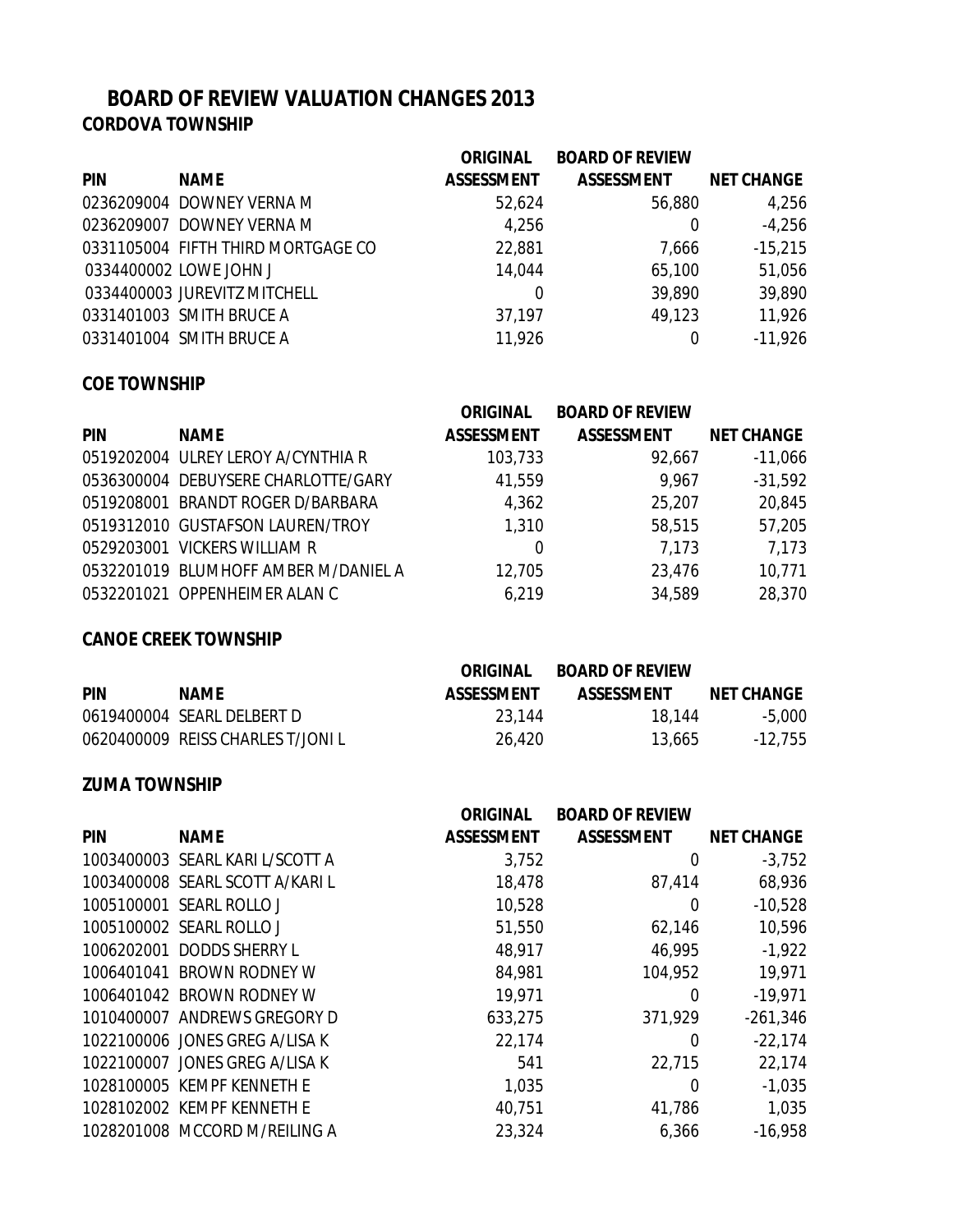## **PORT BYRON TOWNSHIP**

|            |                                     | <b>ORIGINAL</b>   | <b>BOARD OF REVIEW</b> |                   |
|------------|-------------------------------------|-------------------|------------------------|-------------------|
| <b>PIN</b> | <b>NAME</b>                         | <b>ASSESSMENT</b> | <b>ASSESSMENT</b>      | <b>NET CHANGE</b> |
|            | 0413105001 WAINWRIGHT CRAIG/ROBIN A | 50,356            | 36,663                 | $-13,693$         |
|            | 0413300002 WAINWRIGHT LIVING TRUST  | 122,478           | 108,322                | $-14,156$         |
|            | 0424305005 HANSEN JAMES A/BEVERLY J | 23,747            | 17,998                 | $-5,749$          |
|            | 0424405004 BORDER JENNIFER          | 35,874            | 14,832                 | $-21,042$         |
|            | 0425209001 MCKOON DOUGLASS          | 4,486             | $\Omega$               | $-4,486$          |
|            | 0425209002 MCKOON DOUGLASS          | 55,995            | 60,481                 | 4,486             |
|            | 0436302008 FARRELL IRENE M          | 593               | 0                      | $-593$            |
|            | 0424401011 CHICAGO TITLE LAND TRST  | 78,387            | 277,091                | 198,704           |
|            | 0425121002 STRUCTURE BUILT/PETERSON | 30,150            | 51,150                 | 21,000            |

#### **HAMPTON TOWNSHIP**

|            |                                      | <b>ORIGINAL</b>   | <b>BOARD OF REVIEW</b> |                   |
|------------|--------------------------------------|-------------------|------------------------|-------------------|
| <b>PIN</b> | <b>NAME</b>                          | <b>ASSESSMENT</b> | <b>ASSESSMENT</b>      | <b>NET CHANGE</b> |
|            | 0902308036 GILLMAN CHRIS D           | 37,539            | 31,999                 | $-5,540$          |
|            | 0902309002 ANDERS THOMAS A           | 39,608            | 43,066                 | 3,458             |
|            | 0902309003 ANDERS THOMAS A/BARBARA   | 9,198             | $\overline{0}$         | $-9,198$          |
|            | 0902309014 LARRISON LARRY C/JULIE E  | 50,654            | 53,658                 | 3,004             |
|            | 0902309015 LARRISON LARRY C/JULIE E  | 7,746             | $\overline{0}$         | $-7,746$          |
|            | 0902403014 ENGSTROM DANIEL R         | 131,048           | 113,322                | $-17,726$         |
|            | 0908202001 CRAMPTON JOHN M III/SUSAN | 87,505            | 86,880                 | $-625$            |
|            | 0908306006 PULLEY DANIEL W/KAITLYN J | 105,430           | 100,000                | $-5,430$          |
|            | 0913400003 HANSEN JERRY W            | 73,862            | 69,669                 | $-4,193$          |
|            | 0914304002 LEIBOVITZ CHRISTOPHER/WAC | 97,307            | 55,778                 | $-41,529$         |
|            | 0917110001 LOPEZ LOUIS/DOROTHY S     | 40,382            | 18,222                 | $-22,160$         |
|            | 0917116004 VROMAN THOMAS             | 24,531            | 17,082                 | $-7,449$          |
|            | 0917206006 MILLER ALTON E            | 61,342            | 53,333                 | $-8,009$          |
|            | 0917209018 LOPEZ DOROTHY             | 50,355            | 33,997                 | $-16,358$         |
|            | 0917309003 STAPF LIV TRST            | 109,199           | 89,500                 | $-19,699$         |
|            | 0917312017 BARTELS ROBERT/MARGARET   | 70,004            | 63,994                 | $-6,010$          |
|            | 0919102004 HANNAN MICHAEL J/TRACEY K | 34,665            | 36,743                 | 2,078             |
|            | 0919102012 HANNAN MICHAEL J/TRACEY K | 1,039             | $\overline{0}$         | $-1,039$          |
|            | 0919102013 HANNAN MICHAEL J/TRACEY K | 1,039             | $\overline{0}$         | $-1,039$          |
|            | 0919414010 WICKERSHAM SELITA         | 17,426            | 12,284                 | $-5,142$          |
|            | 0919415002 NICHOLSON CINDY/WILLIAM   | 20,955            | 9,667                  | $-11,288$         |
|            | 0920403017 MORRIS MARK               | 30,270            | 13,333                 | $-16,937$         |
|            | 0925400004 BOHNERT JAMES/WANDA TRST  | 47,748            | 43,211                 | $-4,537$          |
|            | 0926400002 MCNEAL MARY ELLEN TRST    | 22,585            | 21,130                 | $-1,455$          |
|            | 0929101003 D&K PROPERTIES LLC        | 11,598            | 38,618                 | 27,020            |
|            | 0929101004 D&K PROPERTIES LLC        | 11,453            | $\overline{0}$         | $-11,453$         |
|            | 0929101005 D&K PROPERTIES LLC        | 13,811            | $\mathbf 0$            | $-13,811$         |
|            | 0929101006 D&K PROPERTIES LLC        | 1,756             | $\mathbf 0$            | $-1,756$          |
|            | 0929204008 MOSS MARK P               | 25,563            | 14,832                 | $-10,731$         |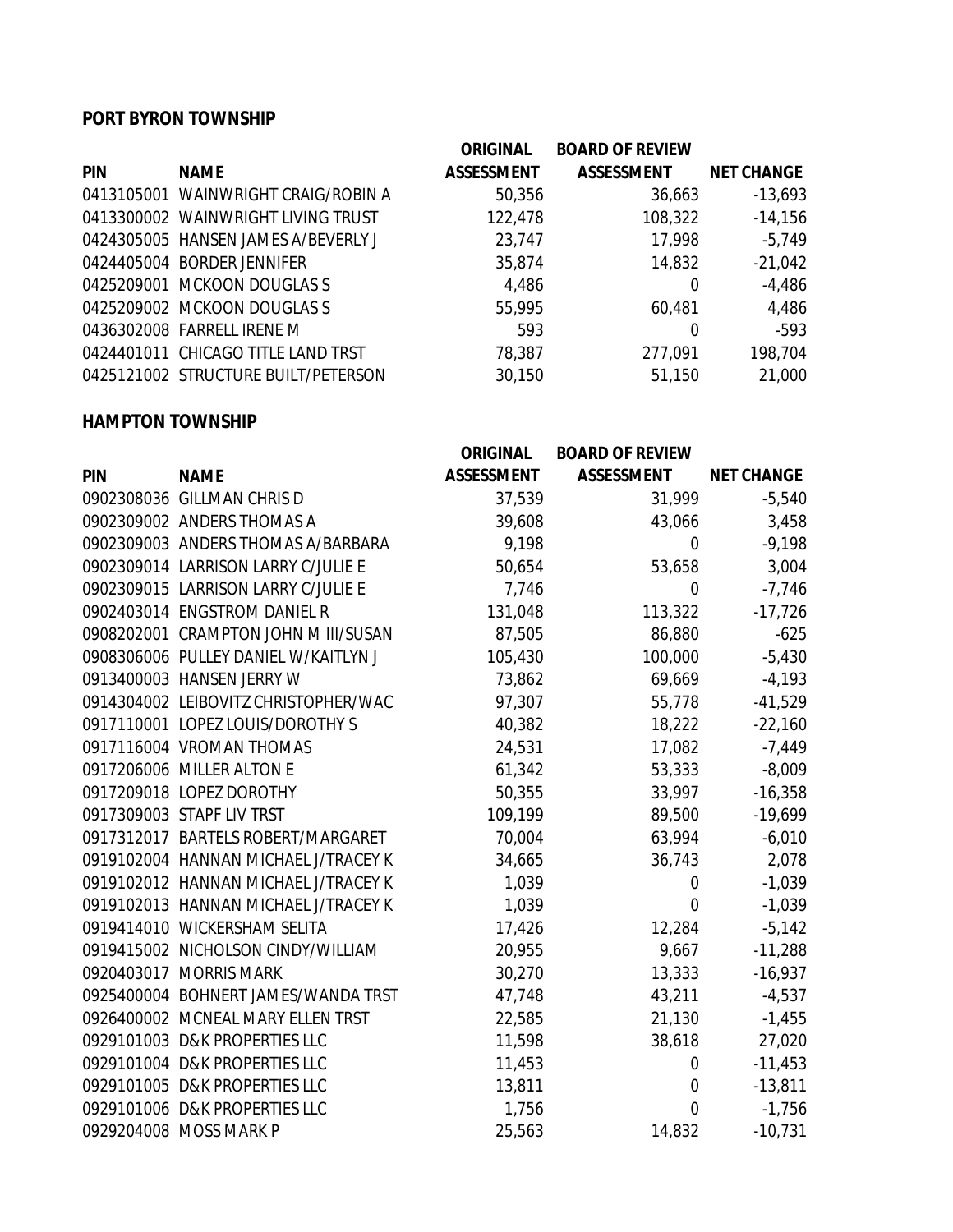| 0930113015 DOBBELS RAYMOND J         | 6,146     | 1,905          | $-4,241$   |
|--------------------------------------|-----------|----------------|------------|
| 0930116017 LACEFIELD KIM             | 10,526    | 12,167         | 1,641      |
| 0930116018 LACEFIELD KIM             | 1,641     | $\overline{0}$ | $-1,641$   |
| 0930303026 WHITWORTH LINDA L         | 20,625    | 16,391         | $-4,234$   |
| 0930308002 CITY OF EAST MOL/CTY CLRK | 13,710    | $\overline{0}$ | $-13,710$  |
| 0930312010 PEREZ GREGORIO            | 10,444    | 6,706          | $-3,738$   |
| 0930312011 PEREZ GROGORIO            | 10,110    | 6,514          | $-3,596$   |
| 0931200001 BWEB ENTERPRISES INC      | 29,499    | 73,944         | 44,445     |
| 0931201001 BWEB ENTERPRISES INC      | 50,593    | 0              | $-50,593$  |
| 0931201002 BWEB ENTERPRISES INC      | 18,167    | $\overline{0}$ | $-18,167$  |
| 0931201004 BWEB ENTERPRISES INC      | 38,170    | 18,003         | $-20,167$  |
| 0931238007 MILLER EARL/JENNY         | 52,115    | 43,667         | $-8,448$   |
| 0931305014 NORRIS BETTE/MICHAEL      | 2,057     | $\overline{0}$ | $-2,057$   |
| 0931305015 NORRIS BETTE/MICHAEL      | 6,498     | 4,626          | $-1,872$   |
| 0931312001 WILLCOX JOHN N/ANITA M    | 131,947   | 118,893        | $-13,054$  |
| 0931408001 DARIN JOHN                | 8,430     | 2,200          | $-6,230$   |
| 0931412006 RYAN MICHAEL L            | 21,451    | 29,380         | 7,929      |
| 0931412007 RYAN MICHAEL L            | 7,929     | $\overline{0}$ | $-7,929$   |
| 0932100012 J WILDT C/O MARVIN F POER | 399,448   | 316,667        | $-82,781$  |
| 0932104031 HABITAT FOR HUMANITY OC   | 0         | 682            | 682        |
| 0932300068 CLARK MICHAEL G/JESSICA R | 37,207    | 38,797         | 1,590      |
| 0932300069 CLARK MICHAEL G/JESSICA R | 4,928     | 0              | $-4,928$   |
| 0932400011 SCHMIDT ANNE              | 35,965    | 17,000         | $-18,965$  |
| 1804101017 PENCA ANTHONY R           | 33,761    | 28,235         | $-5,526$   |
| 1805122008 MARQUEZ CONSTANCIO        | 33,258    | 23,833         | $-9,425$   |
| 1805312063 SWANSON KIMBERLY          | 34,442    | 30,830         | $-3,612$   |
| 1805313015 HCRI ILLINOIS PROP LLC    | 4,197,666 | 3,577,436      | $-620,230$ |
| 1805315001 STATURE REALTY EQUITIES   | 408,916   | 400,442        | $-8,474$   |
| 1805317002 HCRI ILLINOIS PROP LLC    | 273,067   | 255,514        | $-17,553$  |
| 1805405023 ANTOLIK NORMAN G/ORENE J  | 43,375    | 28,666         | $-14,709$  |
| 1806205007 VANBAALE THOMAS           | 125,262   | 90,000         | $-35,262$  |
| 1806218002 GELANDE JARET M/SCOTT     | 21,485    | 14,453         | $-7,032$   |
| 1806306002 WALGREEN CO R/E PROP TAX  | 740,113   | 609,000        | $-131,113$ |
| 1807201036 MOORE THOMAS JR           | 34,581    | 27,000         | $-7,581$   |
| 1807202006 VERSLUIS MAURICE          | 0         | 3,040          | 3,040      |
| 1808100032 SMITH BRIAN S/VALERIE A   | 80,044    | 56,960         | $-23,084$  |
| 1808200014 ESREY COHEN               | 1,415,617 | 1,266,540      | $-149,077$ |
| 0902406014 STEARNS CHRISTY/JOSHUA    | 9,844     | 50,565         | 40,721     |
| 0902406028 WATSON PATRICK J/SARA M   | 1,092     | 63,559         | 62,467     |
| 0908302001 STOTTLER LAUREN/NICK      | 8,573     | 61,414         | 52,841     |
| 0908307002 OLSON MINDY S/RYAN P      | 20,373    | 46,002         | 25,629     |
| 0912404004 GRUEBER SARA Z            | 1,836     | 62,311         | 60,475     |
| 0931312024 DAVIS ALFRED L/DEBORAH S  | 10,159    | 101,968        | 91,809     |
| 1806408001 DEER VALLEY APARTMENTSLLC | 181,767   | 916,115        | 734,348    |
|                                      |           |                |            |

### **SOUTH MOLINE TOWNSHIP**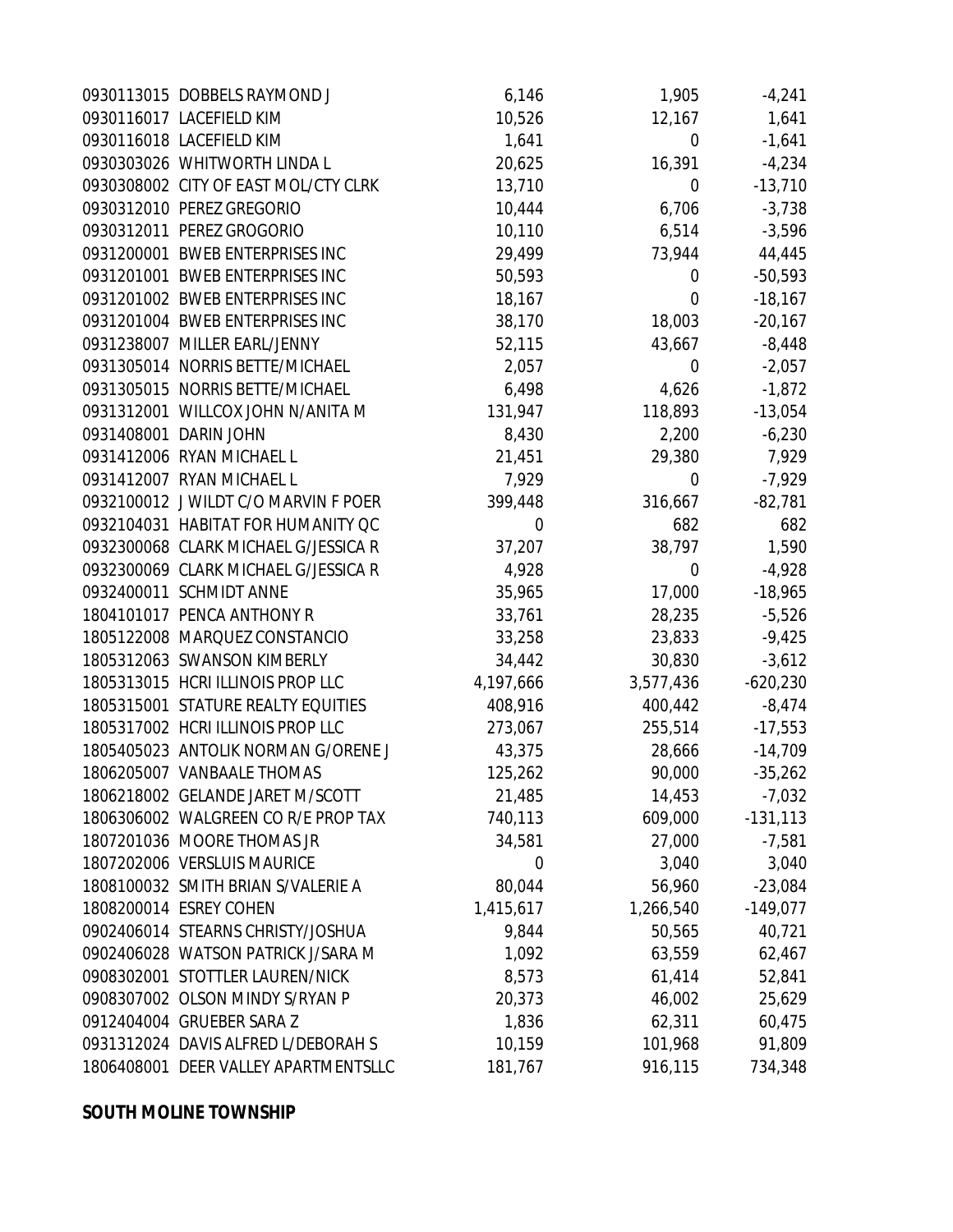|            |                                      | <b>ORIGINAL</b>   | <b>BOARD OF REVIEW</b> |                   |
|------------|--------------------------------------|-------------------|------------------------|-------------------|
| <b>PIN</b> | <b>NAME</b>                          | <b>ASSESSMENT</b> | <b>ASSESSMENT</b>      | <b>NET CHANGE</b> |
|            | 0826401005 BASSFORD CONSTRUCTION LLC | 18,255            | 12,000                 | $-6,255$          |
|            | 0834318099 WATSON SCOTT/HART DOUG    | 24,312            | 18,332                 | $-5,980$          |
|            | 0834318167 BROWN EVAN M              | 20,605            | 15,998                 | $-4,607$          |
|            | 0834318204 BASSFORD RICHARD          | 26,954            | 19,333                 | $-7,621$          |
|            | 0835317015 CITY OF MOLINE            | 3,059             | 1,254                  | $-1,805$          |
|            | 0835317017 CARLSON ALBA/MICHAEL      | 29,360            | 13,665                 | $-15,695$         |
|            | 0835323068 MCQUADY LINDA             | 32,404            | 29,330                 | $-3,074$          |
|            | 0835426001 WALGREEN CO R/E PROP TAX  | 662,900           | 561,688                | $-101,212$        |
|            | 0836145009 PETRICK ANGELA C/CARL S   | 27,111            | 23,331                 | $-3,780$          |
|            | 0836208014 POSTON PHILLIP            | 36,037            | 30,997                 | $-5,040$          |
|            | 0836209001 HOEGNER GARY M            | 57,554            | 38,300                 | $-19,254$         |
|            | 0836309005 RIVERSIDE METHODIST       | 49,556            | 23,291                 | $-26,265$         |
|            | 1701115016 WIEGEL DOUGLAS/KATHY      | 100,851           | 89,470                 | $-11,381$         |
|            | 1701122001 ELLS NEIL E/BARBARA L     | 82,725            | 67,432                 | $-15,293$         |
|            | 1701318027 KOSTYRIN DENIS            | 35,990            | 27,388                 | $-8,602$          |
|            | 1701318037 COLLINS GEORGE E/MARGARET | 79,124            | 66,660                 | $-12,464$         |
|            | 1701320007 HOLMES RACHEL             | 51,767            | 30,996                 | $-20,771$         |
|            | 1701401043 MARTINEZ HARTVIGSEN JULIE | 29,761            | 25,664                 | $-4,097$          |
|            | 1702205012 VANECKHOUTTE BETTE        | 18,822            | 17,832                 | $-990$            |
|            | 1702314001 ENGINEERED POLYMER        | 214,891           | 143,319                | $-71,572$         |
|            | 1702421006 PADONOU FIDEGNON/YOVO P   | 62,332            | 56,994                 | $-5,338$          |
|            | 1703102010 FOX ARTHUR L/SUSAN K      | 341               | 0                      | $-341$            |
|            | 1703102011 FOX ARTHUR L/SUSAN K      | 40,066            | 40,407                 | 341               |
|            | 1703107016 SULLIVAN MICHAEL J        | 42,877            | 29,100                 | $-13,777$         |
|            | 1703109012 LEWIS MARION M/SUSAN M    | 34,749            | 29,330                 | $-5,419$          |
|            | 1703119003 TOAL ADAM                 | 65,822            | 53,328                 | $-12,494$         |
|            | 1703207001 SIMPSON RICHARD TRST      | 38,614            | 24,998                 | $-13,616$         |
|            | 1703210009 TAYLOR JUSTIN             | 40,602            | 32,830                 | $-7,772$          |
|            | 1703300007 WALGREEN CO R/E PROP TAX  | 865,860           | 738,000                | $-127,860$        |
|            | 1703307021 CORUM CHANCE M            | 49,737            | 43,329                 | $-6,408$          |
|            | 1703429001 FIRST NATIONAL BANK/TOM A | 219,447           | 140,319                | $-79,128$         |
|            | 1704216001 ALLEN BRIAN D/AMY B       | 62,637            | 24,998                 | $-37,639$         |
|            | 1704216010 RONK THOMAS J             | 62,202            | 48,995                 | $-13,207$         |
|            | 1704220007 EBELING FREDERICK J       | 84,938            | 74,992                 | $-9,946$          |
|            | 1704317003 POSTON BRIAN M/STEPHANIE  | 64,670            | 54,191                 | $-10,479$         |
|            | 1704404034 ANSAN NAILS & SPA         | 45,339            | 71,207                 | 25,868            |
|            | 1704404035 NGUYEN TOAN/TRANG K       | 25,868            | 0                      | $-25,868$         |
|            | 1704404070 MYERS CHRISTIE A          | 25,017            | 23,664                 | $-1,353$          |
|            | 1704407018 POWERS DONALD K           | 39,754            | 31,330                 | $-8,424$          |
|            | 1704407078 RANEY VICKI M/DANIEL TRST | 34,184            | 29,664                 | $-4,520$          |
|            | 1704409003 HANEY STEVEN              | 39,370            | 32,663                 | $-6,707$          |
|            | 1707424008 DWYER DAVID W/JUDITH L    | 143,344           | 139,652                | $-3,692$          |
|            | 1708316001 HOLLAND MATTHEW/SHERI     | 244,830           | 238,310                | $-6,520$          |
|            | 1708317007 DECASTECKER ALLAN J       | 110,731           | 106,656                | $-4,075$          |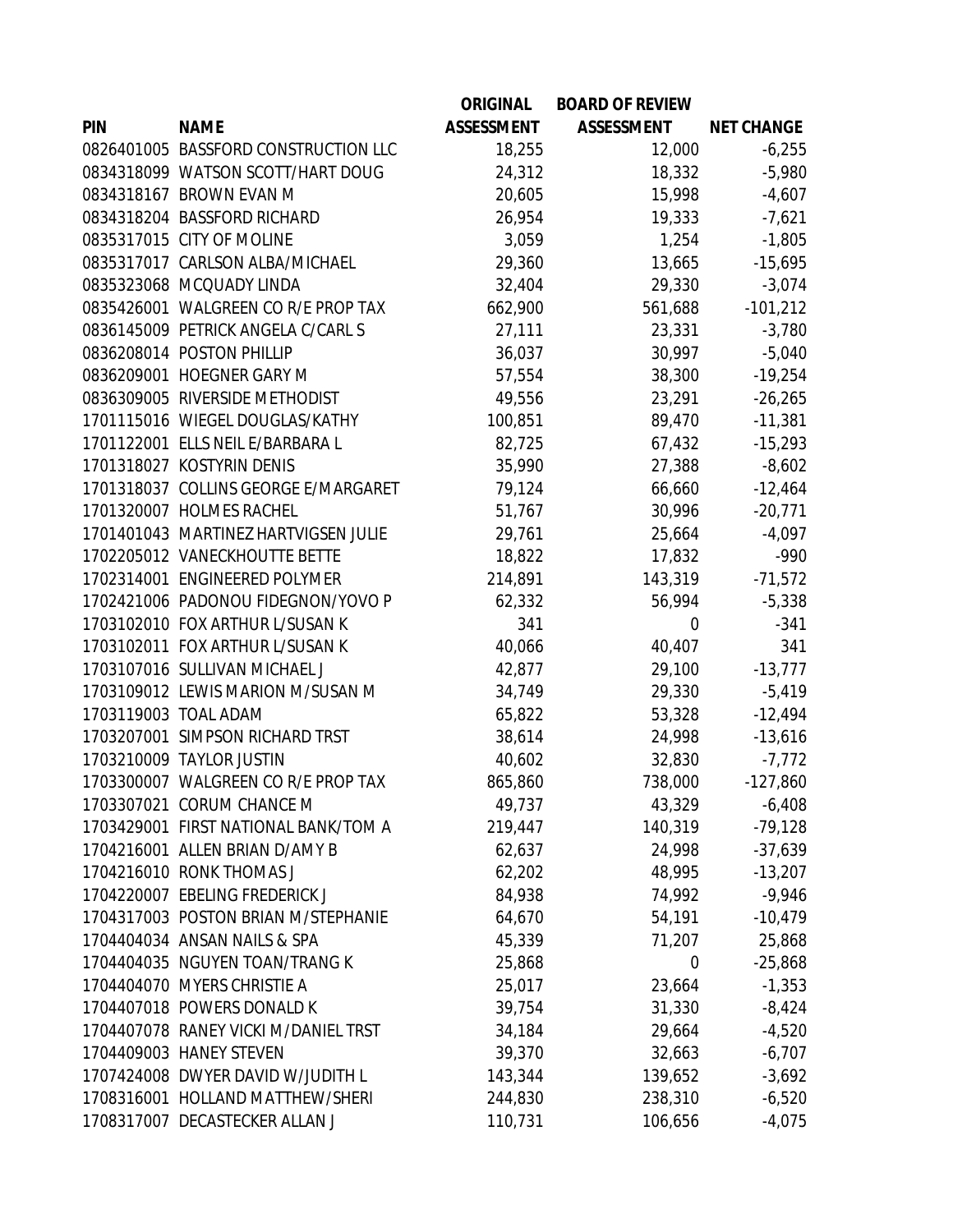|                 | 1708317008 SAPTHAVEE LA ORPAN        | 263,642     | 224,978   | $-38,664$    |
|-----------------|--------------------------------------|-------------|-----------|--------------|
|                 | 1709108034 HALLGREN WILLIAM L JR     | 51,284      | 34,663    | $-16,621$    |
|                 | 1709113007 MILLMAN ANN O/JAMES       | 142,227     | 110,989   | $-31,238$    |
|                 | 1709208009 MARTENS JULIE A/MICHAEL   | 83,342      | 71,660    | $-11,682$    |
|                 | 1709209021 WHEELER JACK R            | 70,631      | 62,333    | $-8,298$     |
|                 | 1709300003 WALGREEN CO R/E PROP TAX  | 779,967     | 612,216   | $-167,751$   |
|                 | 1710201014 NIGHTINGALE KARLA J       | 23,694      | 14,999    | $-8,695$     |
|                 | 1710204005 MALCOLM WADE E            | 77,344      | 73,326    | $-4,018$     |
|                 | 1710223007 TRIX DIANE S/HERBERT B    | 90,144      | 79,992    | $-10,152$    |
|                 | 1710228007 SCHILLING DAVID P         | 116,540     | 87,658    | $-28,882$    |
|                 | 1710228021 MOSELEY MIKE/SALLY        | 105,817     | 94,631    | $-11,186$    |
| 1710300009 IDOT |                                      | 15,771      | 2,996     | $-12,775$    |
|                 | 1710307003 DAHAL SUSMITA             | 50,320      | 25,497    | $-24,823$    |
|                 | 1710320027 BALLARD DONALD M          | 20,920      | 20,220    | $-700$       |
| 1710329001 IDOT |                                      | 53,917      | 10,244    | $-43,673$    |
|                 | 1710330010 BAKER KEVIN/ROSEMARY      | 163,553     | 105,978   | $-57,575$    |
|                 | 1710330013 ADAMS DIANA M/THOMAS S    | 136,080     | 93,324    | $-42,756$    |
|                 | 1710331009 ANDERSON JOANN            | 149,623     | 103,290   | $-46,333$    |
|                 | 1710414001 LAMONT KING J             | 57,032      | 49,662    | $-7,370$     |
|                 | 1711100025 VIZE ROBERT T             | 47,848      | 31,347    | $-16,501$    |
|                 | 1711103002 DUFAULT MACKENZIE         | 21,843      | 15,681    | $-6,162$     |
|                 | 1711103013 BEST TRACY A              | 34,550      | 20,998    | $-13,552$    |
|                 | 1711138002 CARLYLE JOHN K/DONNA M    | 12,460      | 4,666     | $-7,794$     |
|                 | 1711221015 FINCH TYLER J             | 33,950      | 30,164    | $-3,786$     |
|                 | 1711302008 GEOMETRY REALTY LLC       | 91,913      | 54,495    | $-37,418$    |
|                 | 1711303017 GEOMETRY REALTY LLC       | 50,539      | 41,329    | $-9,210$     |
|                 | 1711305015 BILL BETH A/BRIAN J       | 61,443      | 60,827    | $-616$       |
|                 | 1711320009 HINRICHSEN ROBERT E       | 80,011      | 65,000    | $-15,011$    |
|                 | 1711403010 BLACKHAWK COLLEGE FOUND   | 15,773      | 5,836     | $-9,937$     |
|                 | 1711403011 BLACKHAWK COLLEGE FOUND   | 14,718      | 5,445     | $-9,273$     |
|                 | 1712409026 GUPTA JITENDER            | 139,504     | 91,658    | $-47,846$    |
|                 | 1713200002 JAMIESON RODNEY R         | 7,844       | 0         | $-7,844$     |
|                 | 1713200003 JAMIESON RODNEY R         | 17,084      | 24,928    | 7,844        |
|                 | 1714403012 CITY OF MOLINE            | 9,308       | 5,212     | $-4,096$     |
|                 | 1716107006 MACERICH SOUTH PARK MALL  | 12,188,222  | 9,768,540 | $-2,419,682$ |
|                 | 1716107008 MACERICH SOUTH PARK MALL  | 0           | 1,922,994 | 1,922,994    |
|                 | 1716107009 MACERICH SOUTH PARK MALL  | 0           | 223,748   | 223,748      |
|                 | 1716107010 MACERICH SOUTH PARK MALL  | $\mathbf 0$ | 272,940   | 272,940      |
|                 | 1716400003 GUSS ROBERT L JR/DEANNA   | 23,073      | 24,970    | 1,897        |
|                 | 1716400004 GUSS ROBERT L JR/DEANNA   | 1,897       | 0         | $-1,897$     |
|                 | 1717103003 KOHLS ILLINOIS INC        | 1,483,665   | 1,322,978 | $-160,687$   |
|                 | 1717103004 TARGET CORP T0926/PROP TX | 1,987,225   | 1,953,896 | $-33,329$    |
|                 | 1717113014 ARBOR VILLAGE MOLINE LLC  | 14,442      | 1         | $-14,441$    |
|                 | 1717113017 STRAUSSE NORMA J TRST     | 53,542      | 49,662    | $-3,880$     |
|                 | 1717113019 OCHS ROBERT REV TRUST     | 54,672      | 49,995    | $-4,677$     |
|                 | 1717203003 FULTON ELMER J            | 19,496      | 5,097     | $-14,399$    |
|                 | 1717203014 DHAENENS STEVEN           | 9,249       | 11,797    | 2,548        |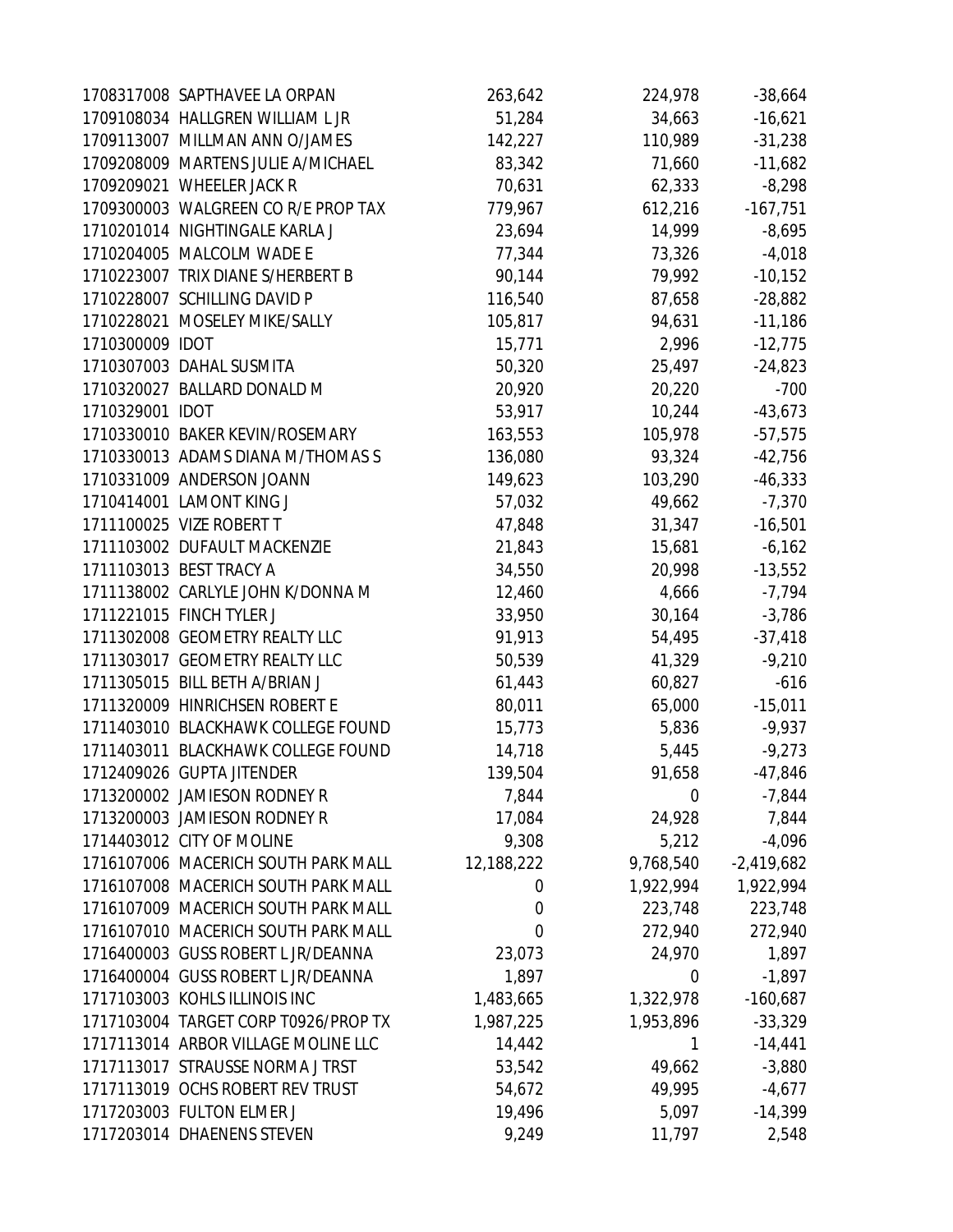| 1717203015 DHAENENS STEVEN          | 2,548  | 0       | $-2,548$  |
|-------------------------------------|--------|---------|-----------|
| 1718202001 KIRIK JOHN A/SUSAN C     | 85,038 | 51,240  | $-33,798$ |
| 0836138008 WILLIS HOWARD            | 6,436  | 8,585   | 2,149     |
| 1702141013 BOYER RICHARD/LEATHA     | 4,059  | 49,312  | 45,253    |
| 1702421015 KOTOKU YAO F             | 12,213 | 37,418  | 25,205    |
| 1702424016 KEN CURRY PROPERTIES LLC | 2,415  | 21,808  | 19,393    |
| 1702424017 KEN CURRY PROPERTIES LLC | 2,450  | 21,829  | 19,379    |
| 1702424018 KEN CURRY PROPERTIES LLC | 2,522  | 25,847  | 23,325    |
| 1702424019 KEN CURRY PROPERTIES LLC | 2,825  | 37,457  | 34,632    |
| 1702424021 KEN CURRY PROPERTIES LLC | 3,827  | 33,314  | 29,487    |
| 1702424023 KEN CURRY PROPERTIES LLC | 3,952  | 29,636  | 25,684    |
| 1710320013 JOHNSON MICHAEL/SALLY    | 11,666 | 21,488  | 9,822     |
| 1712100010 BLACKHAWK COLLEGE FOUND  | 0      | 141,162 | 141,162   |
| 1712241004 GEKAS H JAMES/LAUREN E   | 12,076 | 28,647  | 16,571    |
| 1712409012 ALI IRUM/SYED Z          | 16,010 | 55,506  | 39,496    |
| 1717403006 SOURS GARY L             | 12,311 | 16,452  | 4,141     |
|                                     |        |         |           |

### **MOLINE TOWNSHIP**

|                 |                                      | <b>ORIGINAL</b>   | <b>BOARD OF REVIEW</b> |                   |
|-----------------|--------------------------------------|-------------------|------------------------|-------------------|
| <b>PIN</b>      | <b>NAME</b>                          | <b>ASSESSMENT</b> | <b>ASSESSMENT</b>      | <b>NET CHANGE</b> |
|                 | 0831417006 CITY OF MOLINE            | 2,915             | 962                    | $-1,953$          |
|                 | 0831420004 CITY OF MOLINE            | 3,355             | 1,107                  | $-2,248$          |
|                 | 0831439001 HARMON KYLE J             | 45,287            | 37,219                 | $-8,068$          |
|                 | 0831449019 WEBER CARLA J/DANIEL J    | 67,379            | 52,328                 | $-15,051$         |
| 0832230002 IDOT |                                      | 84,433            | $\overline{0}$         | $-84, 433$        |
|                 | 0832305006 PROJECT NOW               | 3,119             | $\overline{0}$         | $-3,119$          |
|                 | 0832418002 MARTINEZ RUBEN JR/DOLORES | 24,526            | 15,546                 | $-8,980$          |
|                 | 0833119004 CITY OF MOLINE            | 15,564            | $\overline{0}$         | $-15,564$         |
|                 | 0833301020 ANDERSON KIMBERLY S       | 43,695            | 38,662                 | $-5,033$          |
|                 | 0833330008 QC PROPERTIES INC         | 31,064            | 14,165                 | $-16,899$         |
|                 | 0834109001 CTL PROPERTY MANAGEMENT   | 188,947           | 216,645                | 27,698            |
|                 | 0834109003 CTL PROPERTY MANAGEMENT   | 211,565           | $\mathbf 0$            | $-211,565$        |
|                 | 0834204010 SHONO CHIYOKO/SHINICHI    | 84,244            | 71,659                 | $-12,585$         |
|                 | 0834408007 BIG RIVER/BLACKHAWK BK TS | 25,111            | 18,315                 | $-6,796$          |
|                 | 0835125007 BERGREN KERSTEN W         | 33,565            | 28,964                 | $-4,601$          |
|                 | 0835303003 BOTEN JOHN W              | 95,494            | 101,582                | 6,088             |
|                 | 0835303004 BOTEN JUDY E              | 5,831             | 0                      | $-5,831$          |
|                 | 0835303005 BOTEN JUDY E              | 257               | 0                      | $-257$            |
|                 | 1704306007 CARPATHIAN CA-ITAL FUND 1 | 30,558            | 23,213                 | $-7,345$          |
|                 | 1705122016 BIG RIVER/BLACKHAWK BANK  | 22,205            | 17,808                 | $-4,397$          |
|                 | 1705200004 MOLINE COMMUNITY DEVEL    | 19,878            | 7,297                  | $-12,581$         |
|                 | 1705224003 CALVERT STEVEN L          | 29,392            | 20,665                 | $-8,727$          |
|                 | 1705239001 MANN PARDEEP              | 7,287             | 0                      | $-7,287$          |
|                 | 1705239002 MANN PARDEEP              | 45,788            | 61,238                 | 15,450            |
|                 | 1705239003 MANN PARDEEP              | 8,163             | $\overline{0}$         | $-8,163$          |
|                 | 1705300004 HANNELL DOUGLAS/HEATHER J | 84,189            | 66,660                 | $-17,529$         |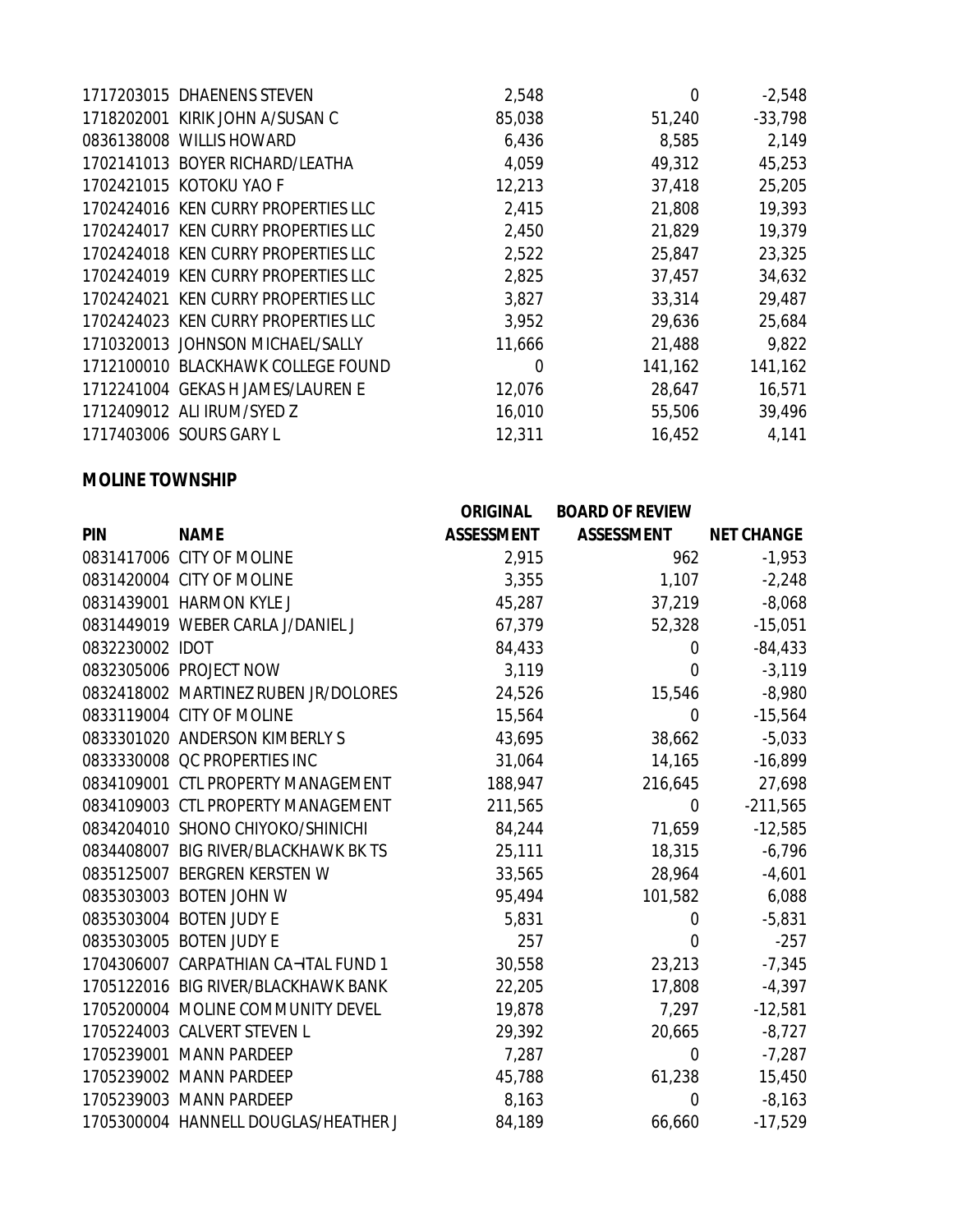| 1705423008 KEROFSKY MICHAEL S       | 27,273  | 35,846  | 8,573      |
|-------------------------------------|---------|---------|------------|
| 1705423009 KEROFSKY MICHAEL S       | 8,573   |         | $-8,573$   |
| 1706235026 WALGREEN CO R/E PROP TAX | 726,285 | 604,950 | $-121,335$ |
| 1706432029 MATTSON CLYDE R          | 22.994  | 17.999  | $-4,995$   |
| 1707210006 VIZE ROBERT T            | 39,736  | 34,996  | $-4,740$   |
| 1708104003 RYSER FREDERICK          | 50,670  | 41,329  | $-9,341$   |
| 1708106007 WEINBERGER STEVEN/TRACY  | 99,273  | 92.991  | $-6,282$   |
| 1708107002 GILDEHAUS THOMAS A       | 260,741 | 199,980 | $-60,761$  |
|                                     |         |         |            |

### **ROCK ISLAND TOWNSHIP**

|                   |                                      | <b>ORIGINAL</b>   | <b>BOARD OF REVIEW</b> |                   |
|-------------------|--------------------------------------|-------------------|------------------------|-------------------|
| <b>PIN</b>        | <b>NAME</b>                          | <b>ASSESSMENT</b> | <b>ASSESSMENT</b>      | <b>NET CHANGE</b> |
|                   | 0725400018 CORNERSTONE INTEGRATION   | 2,730             | $\mathbf 0$            | $-2,730$          |
|                   | 0734400006 REAL ESTATE DEPARTMENT    | 118,743           | 72,461                 | $-46,282$         |
|                   | 0734412010 GOLDEN TIMOTHY            | 12,129            | 11,329                 | $-800$            |
|                   | 0734412012 GOLDEN TIMOTHY            | 10,065            | 5,485                  | $-4,580$          |
|                   | 0734412013 GOLDEN TIMOTHY            | 10,140            | 5,466                  | $-4,674$          |
|                   | 0734412014 GOLDEN TIMOTHY            | 14,616            | 8,036                  | $-6,580$          |
|                   | 0734415003 GOLDEN TIMOTHY            | 8,960             | 5,435                  | $-3,525$          |
|                   | 0734415004 GOLDEN TIMOTHY            | 13,258            | 10,407                 | $-2,851$          |
|                   | 0734415011 GOLDEN TIMOTHY            | 4,552             | 3,339                  | $-1,213$          |
|                   | 0734415015 GOLDEN TIMOTHY            | 8,726             | 4,545                  | $-4,181$          |
|                   | 0734424002 CLARK IVORY D             | 12,564            | 1,787                  | $-10,777$         |
|                   | 0734425002 STETSON BLDG PRODUCTS     | 331,403           | 334,743                | 3,340             |
|                   | 0734425003 STETSON BUILDING PRODUCTS | 1,287             | $\boldsymbol{0}$       | $-1,287$          |
|                   | 0734425004 STETSON BUILDING PRODUCTS | 1,464             | $\mathbf 0$            | $-1,464$          |
|                   | 0734425005 STETSON BLDG PRODUCTS     | 589               | $\mathbf 0$            | $-589$            |
|                   | 0734449011 MEJIA ISAIAS L            | 692               | $\mathbf 0$            | $-692$            |
|                   | 0734449012 MEJIA ISAIAS L            | 849               | $\mathbf 0$            | $-849$            |
|                   | 0734449013 MEJIA ISAIAS L            | 8,820             | 10,361                 | 1,541             |
|                   | 0735109006 GOLDMAN FAMILY BLOCK LLC  | 109,418           | 59,940                 | $-49,478$         |
|                   | 0735116005 SUNSET PARK PROPERTIES    | 68,019            | 26,664                 | $-41,355$         |
|                   | 0735204010 RI CENTER OFFICE BLDG LLC | 76,909            | 66,373                 | $-10,536$         |
|                   | 0735204015 EAGLES NEST OF THE QC LLC | 226,307           | 193,621                | $-32,686$         |
|                   | 0735405004 HAMMAR THOMAS W           | $\boldsymbol{0}$  | 686                    | 686               |
|                   | 0735405005 QUINN MEGAN               | $\mathbf 0$       | 489                    | 489               |
|                   | 0735415003 LOOMIS ERIC C/PAULA L     | 27,570            | 29,551                 | 1,981             |
|                   | 0735416001 LOOMIS ERIC               | 1,981             | $\mathbf 0$            | $-1,981$          |
| 0735419009 QCCIAT |                                      | 150,285           | 58,328                 | $-91,957$         |
|                   | 0735425009 HOLMES MARK/DEBORAH       | 32,708            | 26,664                 | $-6,044$          |
|                   | 0735444006 MOYER ROBBEY D            | 1,916             | $\boldsymbol{0}$       | $-1,916$          |
|                   | 0735444007 MOYER ROBBEY D/LAURA S    | 14,720            | 16,636                 | 1,916             |
|                   | 0736311005 GOMEZ DULCE C             | 7,820             | 2,564                  | $-5,256$          |
|                   | 0736348006 SILL DAVID/CYNTHIA TRUST  | 46,064            | 62,896                 | 16,832            |
|                   | 0736348007 SILL DAVID W/CYNTHIA S    | 16,832            | $\mathbf 0$            | $-16,832$         |
|                   | 0736348010 FISHER CHARLES J          | 15,184            | 9,453                  | $-5,731$          |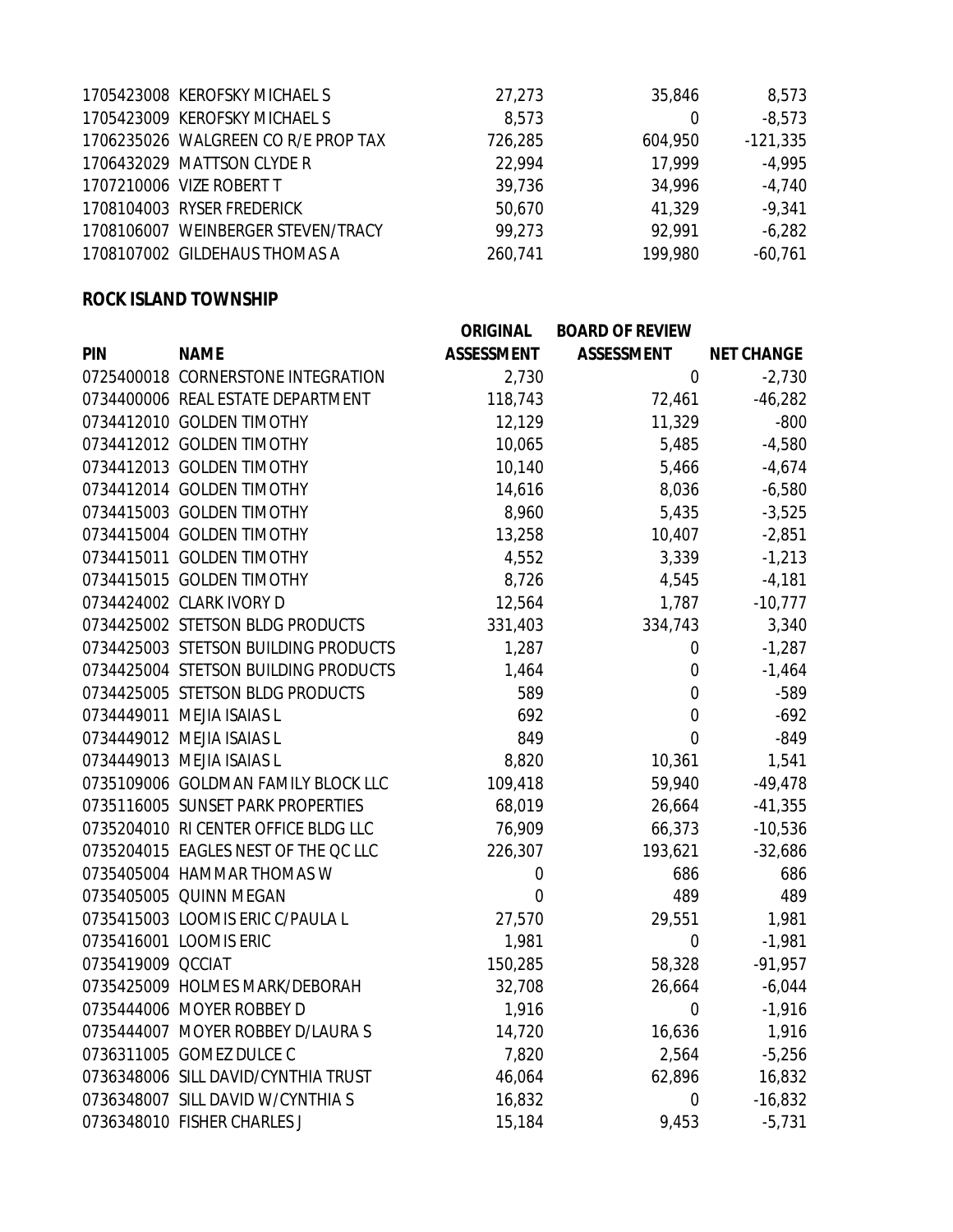| 0736407015 HINRICHSEN JEFFREY L      | 18,326    | 15,000    | $-3,326$   |
|--------------------------------------|-----------|-----------|------------|
| 0830300015 URS FEDERAL SPRT/TAX DEPT | 2,294     | 0         | $-2,294$   |
| 0831101003 LRC DEVELOPERS            | 1,859,759 | 1,376,461 | $-483,298$ |
| 0831311006 ALBERS MICHAEL D          | 28,069    | 16,665    | $-11,404$  |
| 1601132007 BASSFORD CONSTRUCTION LLC | 19,212    | 13,667    | $-5,545$   |
| 1601132009 VALENTIN DOLORES M        | 24,936    | 20,673    | $-4,263$   |
| 1601152001 WALGREEN CO R/E PROP TAX  | 628,151   | 522,525   | $-105,626$ |
| 1601153001 BASSFORD CONSTRUCTION LLC | 45,813    | 36,666    | $-9,147$   |
| 1602102006 PARKER SCOTT L            | 10,790    | 8,875     | $-1,915$   |
| 1602125012 CLARK IVORY D             | 12,645    | 4,999     | $-7,646$   |
| 1602128008 ROCK ISLAND CO TRUSTEE    | 9,593     | 1,225     | $-8,368$   |
| 1602143001 GINGRY CHRISTOPHER S      | 14,470    | 5,700     | $-8,770$   |
| 1602146008 PAUL BIZIMANA             | 0         | 6,790     | 6,790      |
| 1602207019 NETTLES ERIK I            | 27,837    | 11,169    | $-16,668$  |
| 1602208001 HARDER MARY E             | 35,411    | 27,664    | $-7,747$   |
| 1602217001 BRUEGGEN JOSHUA M         | 720       | 1,265     | 545        |
| 1602217002 BRUEGGEN JOSHUA M         | 545       | 0         | $-545$     |
| 1603101002 SUNSET PARK PROPERTIES LL | 435,806   | 401,942   | $-33,864$  |
| 1603211007 HABITAT FOR HUMANITY QC   | 0         | 232       | 232        |
| 1603226003 STEWARD CLARA             | 1,190     | 0         | $-1,190$   |
| 1603226004 STEWARD CLARA             | 12,909    | 14,099    | 1,190      |
| 1603236015 BLACKHAWK STATE BK/BIG    | 13,625    | 8,991     | $-4,634$   |
| 1706113045 MARTIN TERI               | 27,267    | 21,267    | $-6,000$   |
| 1706118003 TORRES ALFREDO            | 22,455    | 19,998    | $-2,457$   |
| 1706126065 PLUNKETT RYAN P           | 25,592    | 14,665    | $-10,927$  |

#### **SOUTH ROCK ISLAND TOWNSHIP**

|            |                                      | <b>ORIGINAL</b>   | <b>BOARD OF REVIEW</b> |                   |
|------------|--------------------------------------|-------------------|------------------------|-------------------|
| <b>PIN</b> | <b>NAME</b>                          | <b>ASSESSMENT</b> | <b>ASSESSMENT</b>      | <b>NET CHANGE</b> |
|            | 1601320054 LIOEN MICHAEL E           | 41,161            | 26,114                 | $-15,047$         |
|            | 1601329035 CARLSON THOMAS            | 48,994            | 42,631                 | $-6,363$          |
|            | 1602312035 FRIENDSHIP MANOR PROP LLC | 75,033            | 0                      | $-75,033$         |
|            | 1602312036 FRIENDSHIP MANOR PROP LLC | 34,631            | 156,627                | 121,996           |
|            | 1602312044 FRIENDSHIP MANOR PROP LLC | 8,791             | 0                      | $-8,791$          |
|            | 1602312045 FRIENDSHIP MANOR PROP LLC | 38,172            | $\overline{0}$         | $-38,172$         |
|            | 1602312057 LOPEZ CHRISTIAN           | 38,465            | 26,664                 | $-11,801$         |
|            | 1602319110 GELLERMAN SHARON C TRST   | 160,323           | 140,833                | $-19,490$         |
|            | 1602406007 EHLERS HEIKE/PAUL         | 37,032            | 31,250                 | $-5,782$          |
|            | 1603415005 BIG RIVER INVESTMENTS LLC | 15,135            | 8,275                  | $-6,860$          |
|            | 1603416008 SEEFIELDT DENNY M         | 13,463            | 5,500                  | $-7,963$          |
|            | 1610201065 HPH INVESTMENTS LP        | 367,384           | 166,650                | $-200,734$        |
|            | 1611100058 HANSEN RICHARD H/RUTH E   | 8,094             | 6,300                  | $-1,794$          |
|            | 1611119003 HANSEN RICHARD H/RUTH E   | 9,291             | 7,500                  | $-1,791$          |
|            | 1611119004 HANSEN RICHARD H/RUTH E   | 22,746            | 16,033                 | $-6,713$          |
|            | 1611119005 HANSEN RICHARD H/RUTH E   | 5,486             | 3,500                  | $-1,986$          |
|            | 1611216001 DAHMS PAMELA              | 36,309            | 33,200                 | $-3,109$          |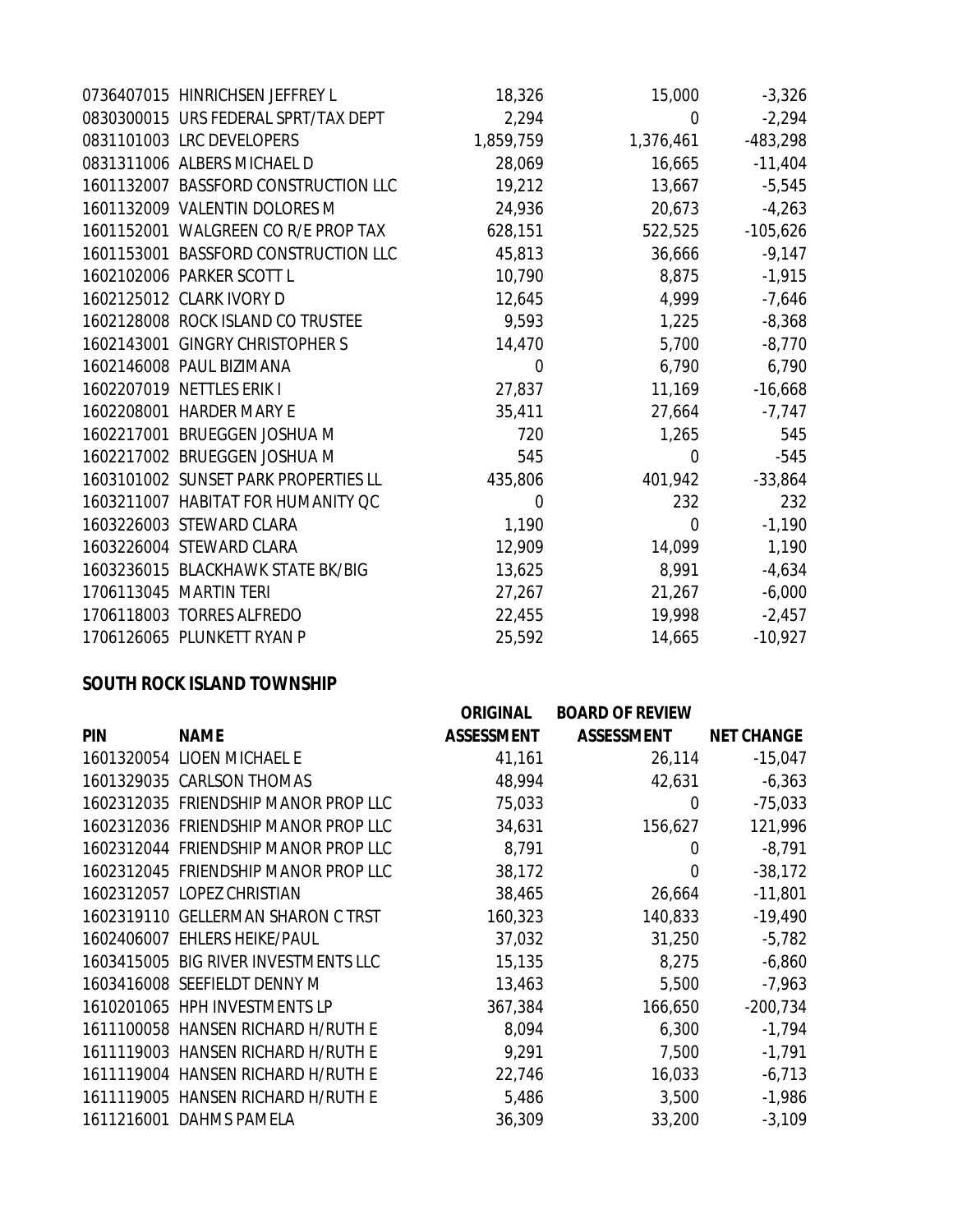| 1611223030 KLAG MICHAEL              | 118,380          | 99,990  | $-18,390$  |
|--------------------------------------|------------------|---------|------------|
| 1611301056 WALGREEN CO R/E PROP TAX  | 675,963          | 566,250 | $-109,713$ |
| 1611320035 TAYLOR KYOUNG I/STEVEN D  | 41,423           | 31,330  | $-10,093$  |
| 1611334004 JOHNSON BRADLEY D/JENNIE  | 53,132           | 43,333  | $-9,799$   |
| 1611416004 IMES RICKY D              | 60,917           | 54,995  | $-5,922$   |
| 1612120008 BIG RIVER INVESTMENTS LLC | 30,249           | 21,645  | $-8,604$   |
| 1612302004 BASSFORD CONSTRUCTION LLC | 19,344           | 15,000  | $-4,344$   |
| 1612317004 LANGSTON PAMELA M         | 43,476           | 31,330  | $-12,146$  |
| 1612426003 LEKOWSKI KAREN J          | 82,457           | 73,736  | $-8,721$   |
| 1613210014 HUTCHINS ANDREW J         | 57,583           | 43,329  | $-14,254$  |
| 1614100011 GSD PETROLEUM LL          | 132,826          | 45,000  | $-87,826$  |
| 1614100015 STRIETER JOHN R/GLORIA R  | 122,224          | 109,000 | $-13,224$  |
| 1614129002 CARPATHIAN CAPITAL FUND 1 | 31,858           | 22,244  | $-9,614$   |
| 1614139004 ADAMSON LANNY G/JORDAN E  | 68,367           | 61,660  | $-6,707$   |
| 1614202008 FOLEY REBECCA L           | 50,203           | 43,496  | $-6,707$   |
| 1615203003 MOSHER JULIE A/WAYNE M    | 2,758            | 0       | $-2,758$   |
| 1615203004 MOSHER JULIE A/WAYNE M    | 2,632            | 5,390   | 2,758      |
| 1706306008 SIEBKE RACHELLE D         | 30,143           | 24,998  | $-5,145$   |
| 1706321006 BASSFORD CONSTRUCTION LLC | 27,728           | 16,666  | $-11,062$  |
| 1706332059 QC PROPERTIES INC         | 32,451           | 18,331  | $-14,120$  |
| 1706334011 ROSSIM/SALDANA T          | 32,561           | 29,667  | $-2,894$   |
| 1707103003 MARSHALL JAMES M          | 63,655           | 56,905  | $-6,750$   |
| 1707104021 NELSON KATHLEEN P TRST    | 49,679           | 42,816  | $-6,863$   |
| 1707301034 NOWINSKI FRANK L/ROXANNE  | 67,092           | 63,333  | $-3,759$   |
| 1707302004 HEALY WILLIAM J           | 127,024          | 110,000 | $-17,024$  |
| 1707302009 HEALY EVELYN/WILLIAM      | 92,088           | 70,000  | $-22,088$  |
| 1611223029 HASS SANDY TRST           | 19,028           | 54,169  | 35,141     |
| 1613309001 VALDOM CORP               | 0                | 40,125  | 40,125     |
| 1613309002 VALDOM CORP               | $\boldsymbol{0}$ | 40,125  | 40,125     |
| 1613309003 VALDOM CORP               | $\boldsymbol{0}$ | 40,125  | 40,125     |
| 1613309004 VALDOM CORP               | $\boldsymbol{0}$ | 40,125  | 40,125     |
| 1613309005 VALDOM CORP               | $\boldsymbol{0}$ | 40,125  | 40,125     |
| 1613309006 VALDOM CORP               | $\boldsymbol{0}$ | 40,125  | 40,125     |
| 1613309007 VALDOM CORP               | $\boldsymbol{0}$ | 40,125  | 40,125     |
| 1613309008 VALDOM CORP               | $\mathbf 0$      | 40,125  | 40,125     |
| 1718102002 ANDRUS CHRISTOPHER/JENN   | 19,066           | 60,456  | 41,390     |

### **BLACKHAWK TOWNSHIP**

|            |                                    | <b>ORIGINAL</b>   | <b>BOARD OF REVIEW</b> |                   |
|------------|------------------------------------|-------------------|------------------------|-------------------|
| <b>PIN</b> | <b>NAME</b>                        | <b>ASSESSMENT</b> | <b>ASSESSMENT</b>      | <b>NET CHANGE</b> |
|            | 1623401044 RUDD DAVID/LYNDA        | 22,318            | 13,333                 | $-8,985$          |
|            | 1623402012 KUMP INVESTMENTS LLC    | 27,955            | 22,861                 | $-5,094$          |
|            | 1623406008 MINYARD JOHN            | 21,168            | 22,813                 | 1,645             |
|            | 1623406009 MINYARD JOHN            | 3,289             | 0                      | $-3,289$          |
|            | 1624309001 BLACKHAWK B/T/BIG RIVER | 21,242            | 13,999                 | $-7,243$          |
|            | 1624310008 KLEINAU JANICE M        | 26,475            | 3,689                  | $-22,786$         |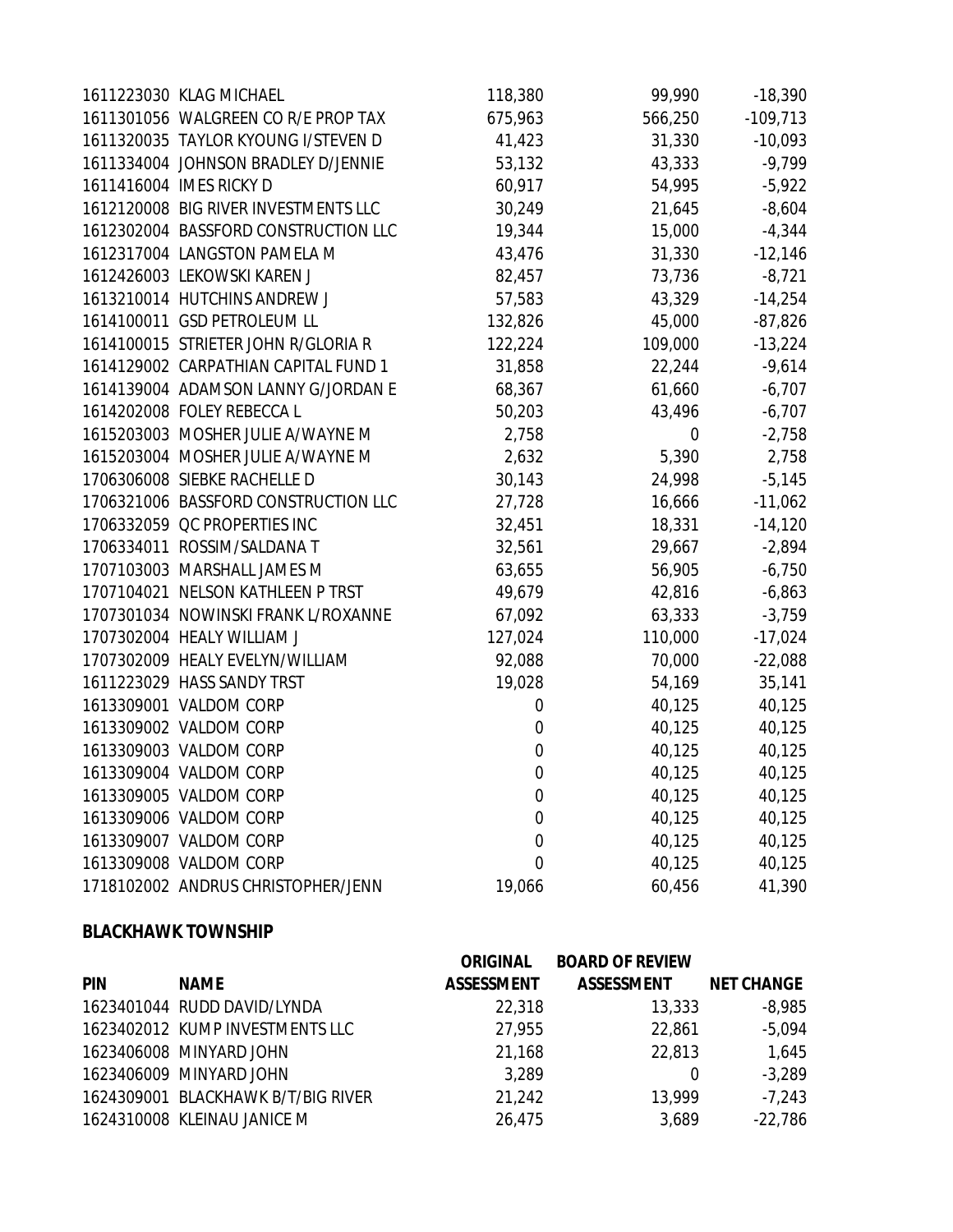|                      | 1626202023 OBRIEN MICHAEL N          | 45,707  | 40,000           | $-5,707$    |
|----------------------|--------------------------------------|---------|------------------|-------------|
|                      | 1626204019 ENLOW CHRISTINE           | 52,079  | 39,047           | $-13,032$   |
|                      | 1626214031 ERNST ANNETTE L           | 39,517  | 37,167           | $-2,350$    |
|                      | 1626221002 WALGREEN CO R/E PROP TAX  | 715,373 | 613,900          | $-101,473$  |
|                      | 1628300005 BELSHAUSE ELAINE TRST     | 74,404  | 57,464           | $-16,940$   |
|                      | 1628300006 BELSHAUSE ELAINE TRST     | 72,146  | 69,204           | $-2,942$    |
|                      | 1628404001 LYLE CHRISTOPHER/DEBORAH  | 60,743  | 53,375           | $-7,368$    |
|                      | 1633300001 MILLER STANLEY S          | 235,193 | 187,001          | $-48,192$   |
|                      | 1633300002 PINNACLE COUNTRY CLUB INC | 219,879 | 169,193          | $-50,686$   |
|                      | 1635204028 SLATTERY ERIC M           | 35,170  | 29,013           | $-6,157$    |
|                      | 1635300002 PENMATCH ANASUYA/RUJA S   | 18,269  | 2,000            | $-16,269$   |
|                      | 1635414006 NEFF ROBERT J             | 6,098   | 0                | $-6,098$    |
|                      | 1635414007 CHIAVARIO MICHAEL         | 6,098   | 12,196           | 6,098       |
|                      | 1635414008 CHIAVARIO MICHAEL         | 6,098   | $\boldsymbol{0}$ | $-6,098$    |
|                      | 1717405012 TEBBE ALAN R/JOYCE M      | 4,523   | $\mathbf 0$      | $-4,523$    |
|                      | 1717405013 TEBBE ALAN R              | 31,256  | 35,770           | 4,514       |
|                      | 1719112003 COBBLESTONE/THOMAS CHRIS  | 910,150 | 810,000          | $-100, 150$ |
|                      | 1719112004 COBBLESTONE/THOMAS CHRIS  | 910,150 | 810,000          | $-100, 150$ |
| 1720102001 MR RE LLC |                                      | 125,729 | 96,667           | $-29,062$   |
|                      | 1730100032 ANDICH DAVID/WILLIAMSON   | 362,637 | 211,231          | $-151,406$  |
|                      | 1730401012 WILEY J/DEYOUNG S         | 83,966  | 56,697           | $-27,269$   |
|                      | 1731101011 PETERSEN CHRISTOPHER/LORI | 2,511   | 2,533            | 22          |
|                      | 1731201001 PETERSEN CHRISTOPHER/LORI | 22      | $\mathbf 0$      | $-22$       |
|                      | 1732302002 LAVERY ADAM               | 31,568  | 21,709           | $-9,859$    |
|                      | 1732304006 KRUSE STEPHEN/MELINDA     | 19,705  | 13,332           | $-6,373$    |
|                      | 1732304042 HOFFMAN KENNETH E JR      | 1,604   | 14,926           | 13,322      |
|                      | 1732306036 STRACH MITCHELL E/JOYCE E | 19,705  | $\mathbf 0$      | $-19,705$   |
|                      | 1732306037 STRACH JOYCE E/MITCHELL E | 127,586 | 137,881          | 10,295      |
|                      | 1627207019 GIBBONS TIMOTHY E/TONI M  | 8,141   | 23,279           | 15,138      |
|                      | 1731103012 MACDONALD MARK/CHRISTINE  | 1,400   | 51,609           | 50,209      |
|                      | 1732306015 EDC CORPORATION           | 909     | 19,992           | 19,083      |
|                      | 1732306019 STRUPP PETER K            | 909     | 35,661           | 34,752      |
|                      | 1732306035 SEDERSTROM IVAN L         | 19,705  | 58,528           | 38,823      |

### **COAL VALLEY TOWNSHIP**

|            |                                      | <b>ORIGINAL</b>   | <b>BOARD OF REVIEW</b> |                   |
|------------|--------------------------------------|-------------------|------------------------|-------------------|
| <b>PIN</b> | <b>NAME</b>                          | <b>ASSESSMENT</b> | <b>ASSESSMENT</b>      | <b>NET CHANGE</b> |
|            | 1715304012 CONNER REBECCA A          | 58,398            | 55,051                 | $-3,347$          |
|            | 1723202003 BASTIAN BRIAN S           | 108,025           | 103,323                | $-4,702$          |
|            | 1723310004 FOURNIER SCOTT A          | 12,934            | 7,500                  | $-5,434$          |
|            | 1723310005 FOURNIER SCOTT A/KATHLEEN | 164,017           | 170,777                | 6,760             |
|            | 1723310006 FOURNIER SCOTT A/KATHLEEN | 13,266            | 0                      | $-13,266$         |
|            | 1723310008 KEPPY DALE/TAMIA          | 12,934            | 0                      | $-12,934$         |
|            | 1723310032 KEPPY DALE B LIV TRUST    | 103,054           | 111,387                | 8,333             |
|            | 1723419029 PEREZ TIMOTHY R/ANNE M    | 54,358            | 41,663                 | $-12,695$         |
|            | 1723425001 BLACKHAWK BANK & TRUST    | 29.847            | 10,000                 | $-19.847$         |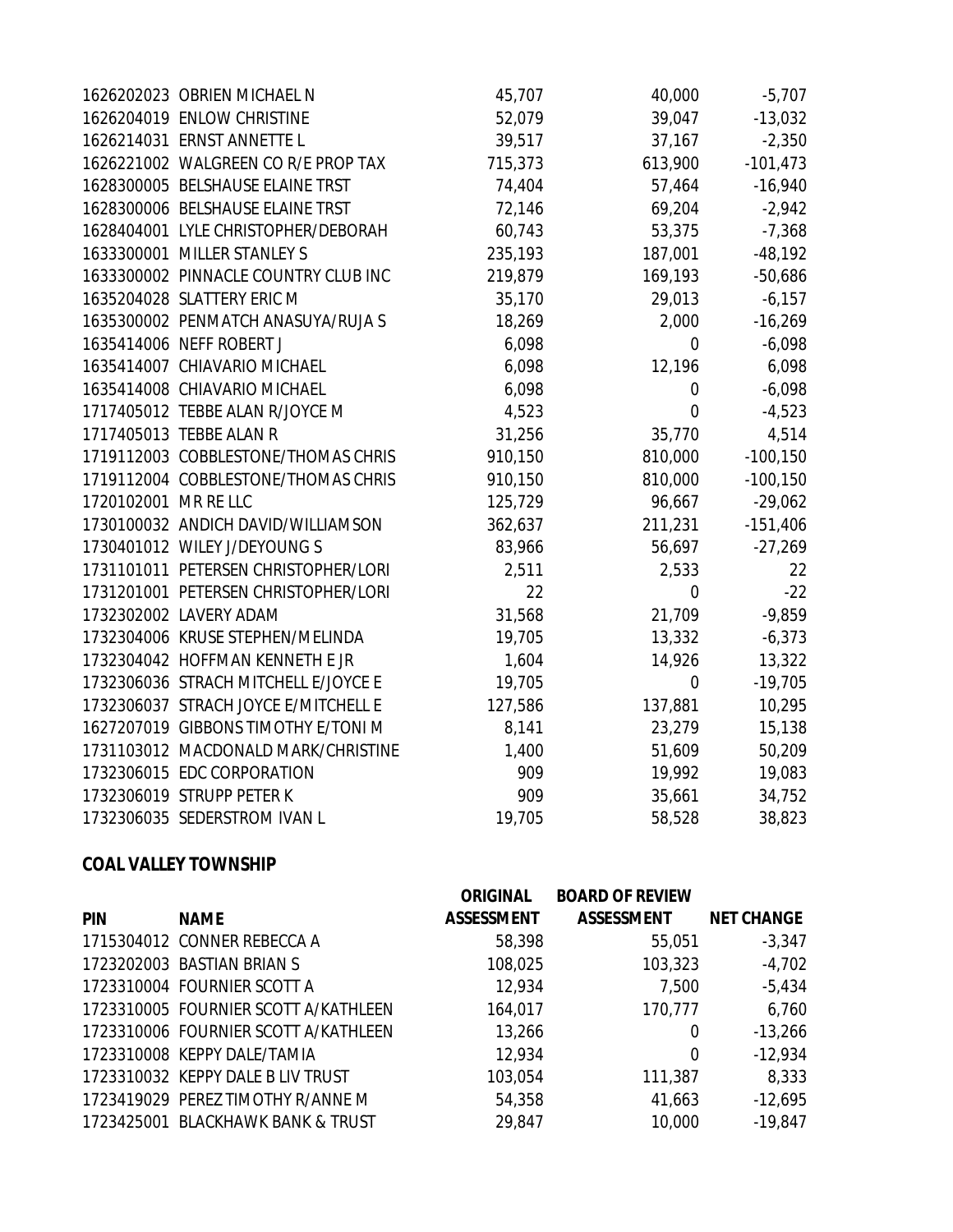| 1723425005 BLACKHAWK BANK & TRUST    | 29,847  | 10,000  | $-19,847$ |
|--------------------------------------|---------|---------|-----------|
| 1723425006 BLACKHAWK BANK & TRUST    | 29,847  | 10,000  | $-19,847$ |
| 1723425007 BLACKHAWK BANK & TRUST    | 29,847  | 10,000  | $-19,847$ |
| 1723425009 BLACKHAWK BANK & TRUST    | 29,847  | 10,000  | $-19,847$ |
| 1726223004 DUNBAR DONALD O           | 103,216 | 92,815  | $-10,401$ |
| 1726225028 DEVOLDER C                | 116,526 | 98,912  | $-17,614$ |
| 1726309021 HALL WILLIAM C/REBECCA L  | 26,048  | 21,885  | $-4,163$  |
| 1726416003 BEALER DONALD R FAMILY    | 113,128 | 107,758 | $-5,370$  |
| 1726431002 BEALER DONALD FAM LTD PRT | 153,681 | 146,652 | $-7,029$  |
| 1726431003 BEALER DONALD FAM LTD PRT | 153,681 | 146,652 | $-7,029$  |
| 1728101004 METRO AIRPORT AUTH        | 0       | 83,651  | 83,651    |
| 1734102005 HANSEN CHRISTY J/TODD M   | 66,338  | 57,994  | $-8,344$  |
| 1734102013 CULLISON DERRICK/ERIN     | 81,842  | 67,660  | $-14,182$ |

#### **RURAL TOWNSHIP**

|            |                                      | <b>ORIGINAL</b>   | <b>BOARD OF REVIEW</b> |                   |
|------------|--------------------------------------|-------------------|------------------------|-------------------|
| <b>PIN</b> | <b>NAME</b>                          | <b>ASSESSMENT</b> | <b>ASSESSMENT</b>      | <b>NET CHANGE</b> |
|            | 2406400001 PINNACLE COUNTRY CLUB INC | 583.757           | 516.615                | $-67.142$         |
|            | 2418400014 SHEMEK RYAN F             | 103.175           | 84.992                 | -18,183           |
|            | 2430200003 MILLER STANLEY S          | 38.409            | 859                    | $-37,550$         |

#### **BOWLING TOWNSHIP**

|            |                                      | <b>ORIGINAL</b>   | <b>BOARD OF REVIEW</b> |                   |
|------------|--------------------------------------|-------------------|------------------------|-------------------|
| <b>PIN</b> | <b>NAME</b>                          | <b>ASSESSMENT</b> | <b>ASSESSMENT</b>      | <b>NET CHANGE</b> |
|            | 2302401005 LAMPO LAURIE REV TRST     | 84,548            | 74,993                 | $-9,555$          |
|            | 2304100001 PINNACLE COUNTRY CLUB INC | 61,033            | 3,046                  | $-57,987$         |
|            | 2304101001 PINNACLE COUNTRY CLUB INC | 7,248             | 185                    | $-7,063$          |
|            | 2304101002 PINNACLE COUNTRY CLUB INC | 7,248             | 316                    | $-6,932$          |
|            | 2304208075 CAUSEMAKER JOSEPH/KEESHA  | 107,963           | 102,257                | $-5,706$          |
|            | 2310303021 SALDANA BRITTANY/EDWARD   | 88,077            | 73,812                 | $-14,265$         |
|            | 2312402011 SCHNACK JEREMY/KELSI      | 89,563            | 63,327                 | $-26,236$         |
|            | 2318201001 KAT DEVELOPMENT/TENNANT D | 4,420             | 273                    | $-4,147$          |
|            | 2318201002 KAT DEVELOPMENT/TENNANT D | 4,420             | 116                    | $-4,304$          |
|            | 2318201003 KAT DEVELOPMENT/TENNANT D | 4,502             | 377                    | $-4,125$          |
|            | 2318201005 KAT DEVELOPMENT/TENNANT D | 5,279             | 118                    | $-5,161$          |
|            | 2318201006 KAT DEVELOPMENT/TENNANT D | 5,034             | 459                    | $-4,575$          |
|            | 2318201007 KAT DEVELOPMENT/TENNANT D | 5,771             | 19                     | $-5,752$          |
|            | 2318201009 KAT DEVELOPMENT/TENNANT D | 5,238             | 69                     | $-5,169$          |
|            | 2318201011 KAT DEVELOPMENT/TENNANT D | 7,203             | 174                    | $-7,029$          |
|            | 2318201014 KAT DEVELOPMENT/TENNANT D | 4,215             | 132                    | $-4,083$          |
|            | 2318201015 KAT DEVELOPMENT/TENNANT D | 4,175             | 144                    | $-4,031$          |
|            | 2318201016 KAT DEVELOPMENT/TENNANT D | 4,175             | 69                     | $-4,106$          |
|            | 2318201017 KAT DEVELOPMENT/TENNANT D | 6,277             | 25                     | $-6,252$          |
|            | 2325100015 HAUGER DELORES A/LOWELL E | 49,174            | 45,635                 | $-3,539$          |

#### **EDGINGTON TOWNSHIP**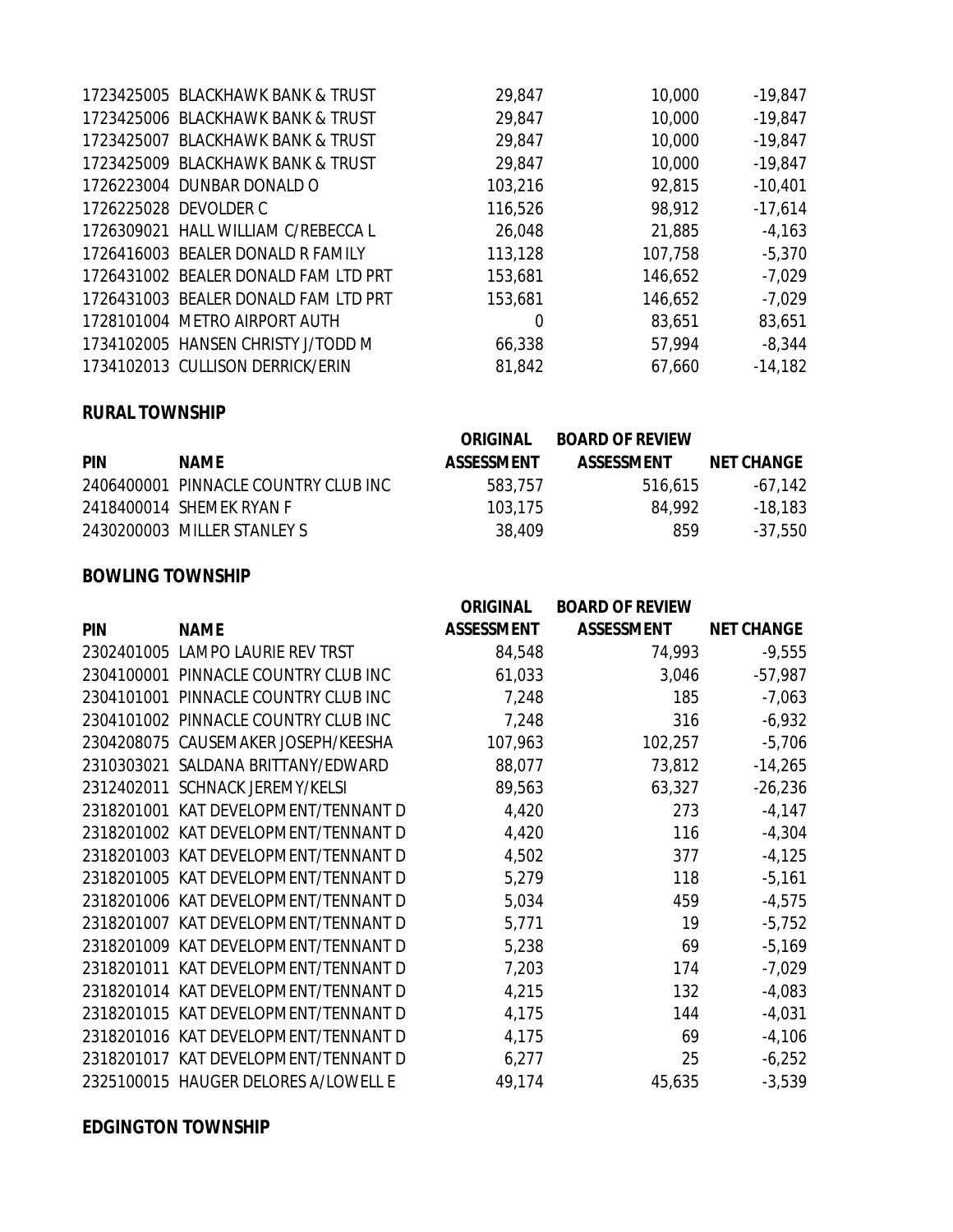|            |                                  | <b>ORIGINAL</b>   | <b>BOARD OF REVIEW</b> |                   |
|------------|----------------------------------|-------------------|------------------------|-------------------|
| <b>PIN</b> | <b>NAME</b>                      | <b>ASSESSMENT</b> | <b>ASSESSMENT</b>      | <b>NET CHANGE</b> |
|            | 2236203010 MILLETT ROBERT K      | 35,611            | 26,664                 | $-8,947$          |
|            | 2236203011 STIGERS RANDY L       | 34,750            | 29,985                 | $-4,765$          |
|            | 2236401016 OLIVE MICHELLE L      | 4,219             | 0                      | $-4,219$          |
|            | 2236401017 OLIVE MICHELLE L      | 19,585            | 0                      | $-19,585$         |
|            | 2236401018 OLIVE MICHELLE L      | 62,262            | 78,322                 | 16,060            |
|            | 2236401033 BRADSHAW MICHAEL J    | 61,989            | 52,166                 | $-9,823$          |
|            | 2236402010 BICKLE JAMES          | 44,924            | 34,500                 | $-10,424$         |
|            | 2236405004 EMERY WILLIAM L III   | 41,817            | 38,329                 | $-3,488$          |
|            | 2236420009 CURRY RILEY J/SONIA R | 18,167            | 19,945                 | 1,778             |
|            | 2236420010 CURRY RILEY J/SONIA R | 1,802             | 0                      | $-1,802$          |
|            | 2203400008 SOWARDS CHAD A        | 838               | 65,128                 | 64,290            |

#### **ANDALUSIA TOWNSHIP**

|            |                                   | <b>ORIGINAL</b>   | <b>BOARD OF REVIEW</b> |                   |
|------------|-----------------------------------|-------------------|------------------------|-------------------|
| <b>PIN</b> | <b>NAME</b>                       | <b>ASSESSMENT</b> | <b>ASSESSMENT</b>      | <b>NET CHANGE</b> |
|            | 1527138006 STEWART WILLIAM E      | 33,691            | 10,670                 | $-23,021$         |
|            | 1527402007 ADAMSON G/HUFFMAN A    | 60,057            | 55,828                 | $-4,229$          |
|            | 1527406005 OELKE RONALD P         | 7,673             | 5,294                  | $-2,379$          |
|            | 1527406009 PETERSON JUSTIN        | 10,440            | 7,750                  | $-2,690$          |
|            | 1527406010 PETERSON JUSTIN E      | 111,147           | 90,900                 | $-20,247$         |
|            | 1527406020 ANDERSON BRICE         | 7,296             | 3,150                  | $-4,146$          |
|            | 1528201044 RIDDELL BARRY L        | 41,927            | 31,691                 | $-10,236$         |
|            | 1528202073 SEEFELDT WAYNE JR/LEE  | 54,325            | 45,333                 | $-8,992$          |
|            | 1530305002 PARRISH LARRY/KATHY    | 3,068             | $\Omega$               | $-3,068$          |
|            | 1530305003 PARRISH LARRY/KATHY    | 94,394            | 97,462                 | 3,068             |
|            | 1532301027 VANDEVOORDE JAMES/LISA | 85,210            | 80,000                 | $-5,210$          |
|            | 1536401018 ALLEN RONALD R         | 114,120           | 114,252                | 132               |
|            | 1536401019 ALLEN RONALD R/SUSAN K | 132               | 0                      | $-132$            |

## **BUFFALO PRAIRIE TOWNSHIP**

|            |                                   | <b>ORIGINAL</b>   | <b>BOARD OF REVIEW</b> |                   |
|------------|-----------------------------------|-------------------|------------------------|-------------------|
| <b>PIN</b> | <b>NAME</b>                       | <b>ASSESSMENT</b> | <b>ASSESSMENT</b>      | <b>NET CHANGE</b> |
|            | 1425103002 MANDERSCHEID JASON     | 66,766            | 56,666                 | $-10,100$         |
|            | 2102300004 BINGMAN CONTE B/JUDY S | 7,582             | 4,500                  | $-3,082$          |
|            | 2102301009 VROMAN TATE A          | 64,110            | 60,000                 | $-4,110$          |
|            | 2106200001 DEROO JAMES C          | 57,396            | 715                    | $-56,681$         |
|            | 2133300008 KIDDOO DUANE L         | 4,861             | 0                      | $-4,861$          |
|            | 2133300031 KIDDOO DUANE L         | 43,779            | 43,778                 | $-1$              |
|            | 1436100009 LUEBBE THOMAS W        | 45,052            | 67,577                 | 22,525            |
|            |                                   |                   |                        |                   |

## **DRURY TOWNSHIP**

|            |             | <b>ORIGINAL</b>   | <b>BOARD OF REVIEW</b> |                   |
|------------|-------------|-------------------|------------------------|-------------------|
| <b>PIN</b> | <b>NAME</b> | <b>ASSESSMENT</b> | <b>ASSESSMENT</b>      | <b>NET CHANGE</b> |